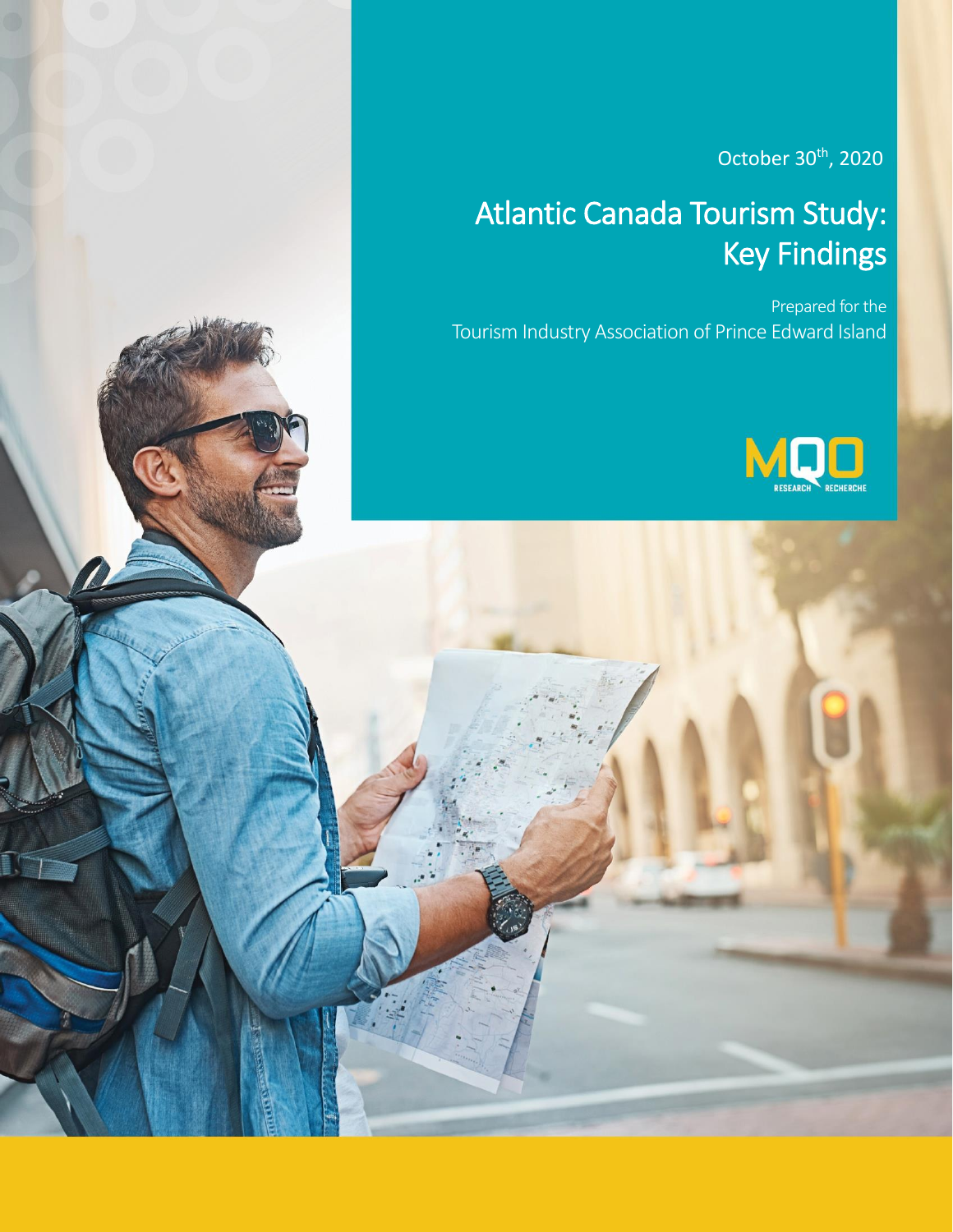

## **Project Overview**

### **Background**

On March 11<sup>th</sup>, 2020, the World Health Organization declared COVID-19 a global pandemic. The COVID-19 pandemic is having a dramatic impact on the Atlantic Canada economies, and the challenge for the tourism sector has been amplified by closures and travel restrictions. Social distancing, capacity limitations, and traveller sentiment will continue to impact the tourism industry into the future, even as travel restrictions slowly begin to ease.

The aim of the *Atlantic Canada Tourism Study* was to provide early insights into what will almost certainly be an evolving and enduring existential shift in the consumer mindset. This study will also contribute to the foundation for a go-forward plan to advance through a recovery phase.

The study was divided into two phases. The first phase was focused on Atlantic Canadian intentions and attitudes toward intra-provincial and intra-regional travel. The second phase provided updated data on Atlantic Canadians and expanded to gauge Central Canadian sentiment, specifically in southern Ontario and Quebec. Future research may expand Canada-wide.

The following document outlines the results of the *Atlantic Canada Tourism Study*, synthesizing phases 1 and 2 of data collection, highlighting key findings and recommendations.

### **Project Methodology**

Data for this project was collected through two online surveys, developed by MQO Research with input from Group ATN, on behalf of the Tourism Association of Prince Edward Island and with financial support from the Atlantic Canada Opportunities Agency. The surveys were programmed using Voxco software.

The total Atlantic Canadian sample collected in Phase 1 was n= 2,088. The total sample for Phase 2, which included both Atlantic Canadians and those from southern Ontario and Quebec, was n=3,314. The online survey for Phase 1 was conducted over 12 days between June 27<sup>th</sup> and July 8<sup>th</sup>, 2020. The online survey for Phase 2 was conducted over 12 days from August 10<sup>th</sup> to August 21<sup>st</sup>, 2020.

## **Key Research Findings**

## **Impacts of COVID-19 on Travel**

COVID-19 significantly impacted travel plans for Atlantic Canadians.

COVID-19 disrupted much of the previously planned travel for Atlantic Canadians. At the time of the Phase 1 survey, 65% of Atlantic Canadians reported that the COVID-19 pandemic affected their travel plans. An additional 19% were not sure if their plans would be affected.

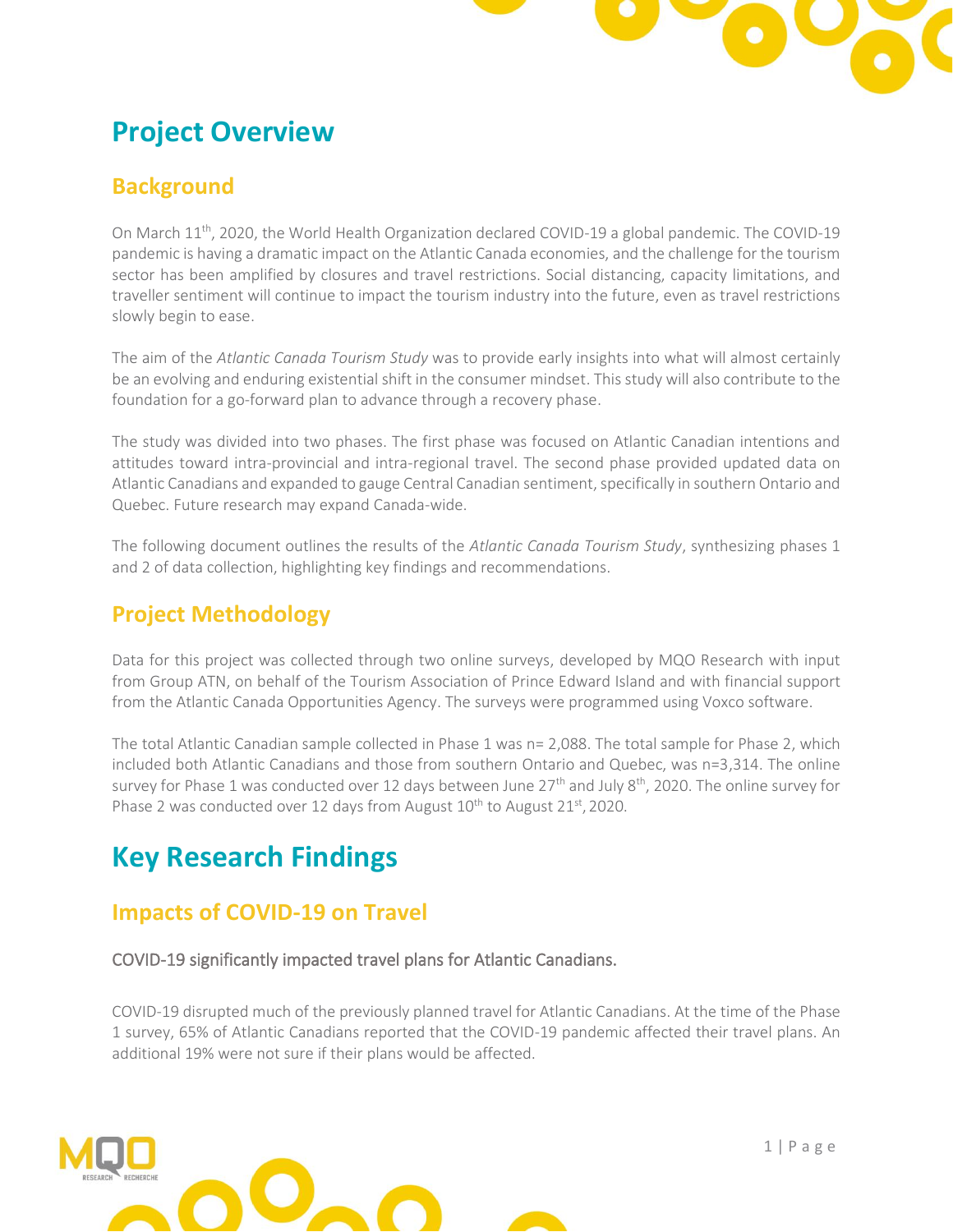

#### There are fewer trips planned now than before COVID-19.

As of Phase 1, Atlantic Canadians had fewer trips planned than before COVID-19. The average number of trips per person dropped from 2.3 trips before the arrival of the pandemic to 1.8 trips per person after the arrival of the pandemic. The overall number of trips reported by Atlantic Canadians dropped by 61%. However, it could have been that Atlantic Canadians were taking a wait-and-see approach before cancelling plans to visit a particular destination or reallocating funds from a trip that might still happen.

#### Atlantic Canadians were holding off on making decisions about some previously planned trips.

Seventy percent of those who have had travel affected by COVID-19 were waiting for more information before deciding what to do about their travel. This could include changing the destination of travel that was cancelled or continuing on with a previously planned trip with a different itinerary or accommodation.

The ever-changing nature of the situation, from public health guidelines for businesses and individuals, to changing travel restrictions, made it difficult for respondents to plan. It was difficult for Atlantic Canadians to predict if previously planned travel would go forward and if Atlantic Canadians can, or should, book a new trip in place of cancelled plans.

#### Where are Atlantic and Central Canadians currently planning to travel?

For Atlantic Canadians, most (83%) of currently planned travel is in Atlantic Canada: three in five (61%) of these trips are planned for Nova Scotia, one quarter (26%) in Newfoundland and Labrador, 41% in New Brunswick, and 19% in Prince Edward Island. Although the provincial share of Atlantic Canada travel was similar in Phase 1 and 2, planned travel to NS increased by ten percentage points, while plans for the other three provinces remained steady or declined slightly.

The bulk of planned travel for Ontario and Quebec residents is set to take place within Central Canada with a comparatively smaller share (14%) planned for Atlantic Canada. One in ten trips are planned for Nova Scotia, 5% in Newfoundland and Labrador, 5% in New Brunswick, and 3% in Prince Edward Island. Notably, planned travel to Atlantic Canada is lower than international destinations (20%) even when the US is excluded. On the other hand, travel intentions to western Canada are more modest, with only BC barely exceeding single digits (11%).

Atlantic Canadians are traveling to relax and visit with friends and family. Atlantic Canadians are planning to travel within their own province, primarily to discover new experiences, such as exploring parts of the province they have not seen, visiting new restaurants, and visiting new-to-them attractions. Ontario and Quebec residents will also be staying close to home in their planned travel and will be seeking out new experiences at home.

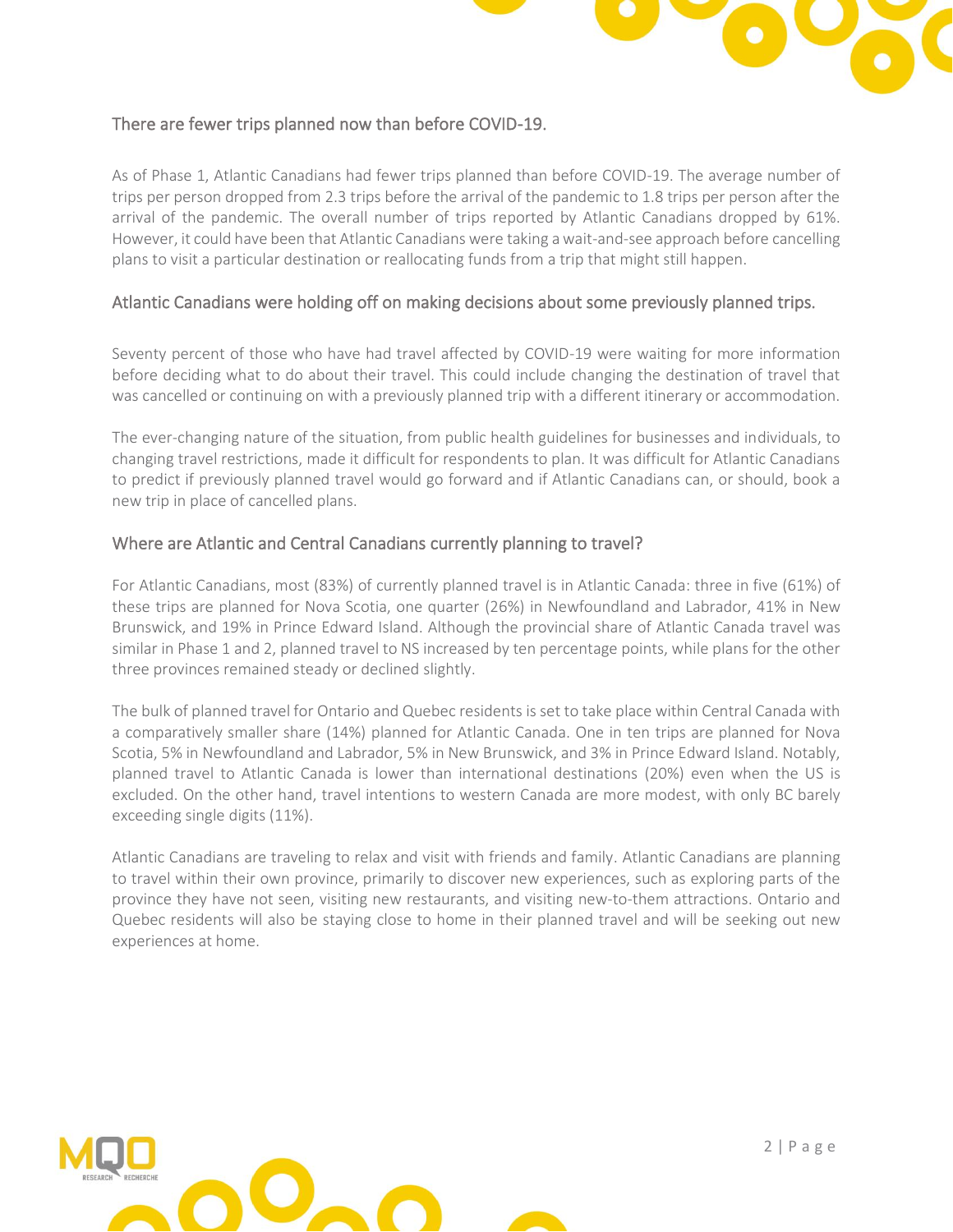

## **Traveller Sentiment**

#### Comfort with transportation and accommodation hinges on reducing interaction with groups or strangers.

Atlantic Canadians continue to feel most comfortable with non commercial accommodation (i.e. staying with friends and family, on their own property, or in an accommodation owned by a friend). Comfort with all accommodation types registered increases in August compared to June/July. Increased comfort was generally very modest except for privately owned rentals (e.g. AirBnB) (+7%), large hotels (+4%), and small hotels and motels (+5%).

This accommodation comfort ranking for ON and QC was consistent with Atlantic Canadians, although ON/QC comfort was generally slightly lower. Bed and breakfasts (38% and 42%) and campgrounds (44% and 52%) registered the lowest comfort level with both ON/QC and Atlantic Canadians respectively.

Many travellers feel uncomfortable with transportation modes that increase their interaction (direct and direct) with others. At best, 66% of Atlantic Canadians and 60% of ON/QC residents were comfortable travelling by ferry (remaining in their car) in August.

Atlantic Canadians feel more at ease booking accommodations than transportation, especially transport options that do not always allow for social distancing.

Survey responses suggest that Atlantic Canadians are generally more comfortable with managing accommodations than transportation when travelling, with far fewer Atlantic Canadians citing that they are comfortable with types of transportation, such as trains, taxis, airplanes, and public transit, compared to responses regarding accommodation types.

#### Travellers are less comfortable with dining in, but outdoor and take-out are viable options.

Eating at restaurants is a less comfortable option right now, but outdoor and take-out are still viable options for travellers. Year-round, outdoor restaurant dining is the norm in parts of northern Europe and some Canadian cities such as Montreal. There may be opportunities to change the consumer mindset toward outdoor dining in Atlantic Canada and providing related amenities (e.g. heaters, blankets). Diners could be encouraged to embrace outdoor dining in cooler weather.

#### Health and safety are concerns for travellers.

Travellers are most concerned with social distancing measures being in place while travelling, followed by being able to sanitize their hands while travelling, and are cognizant of the potential for contracting COVID-19. Sixty-five percent of respondents indicated that social distancing is one of the top three most important measures they would like to see while traveling in 2020. Just under half (43%) of respondents mentioned the availability of hand sanitizers.

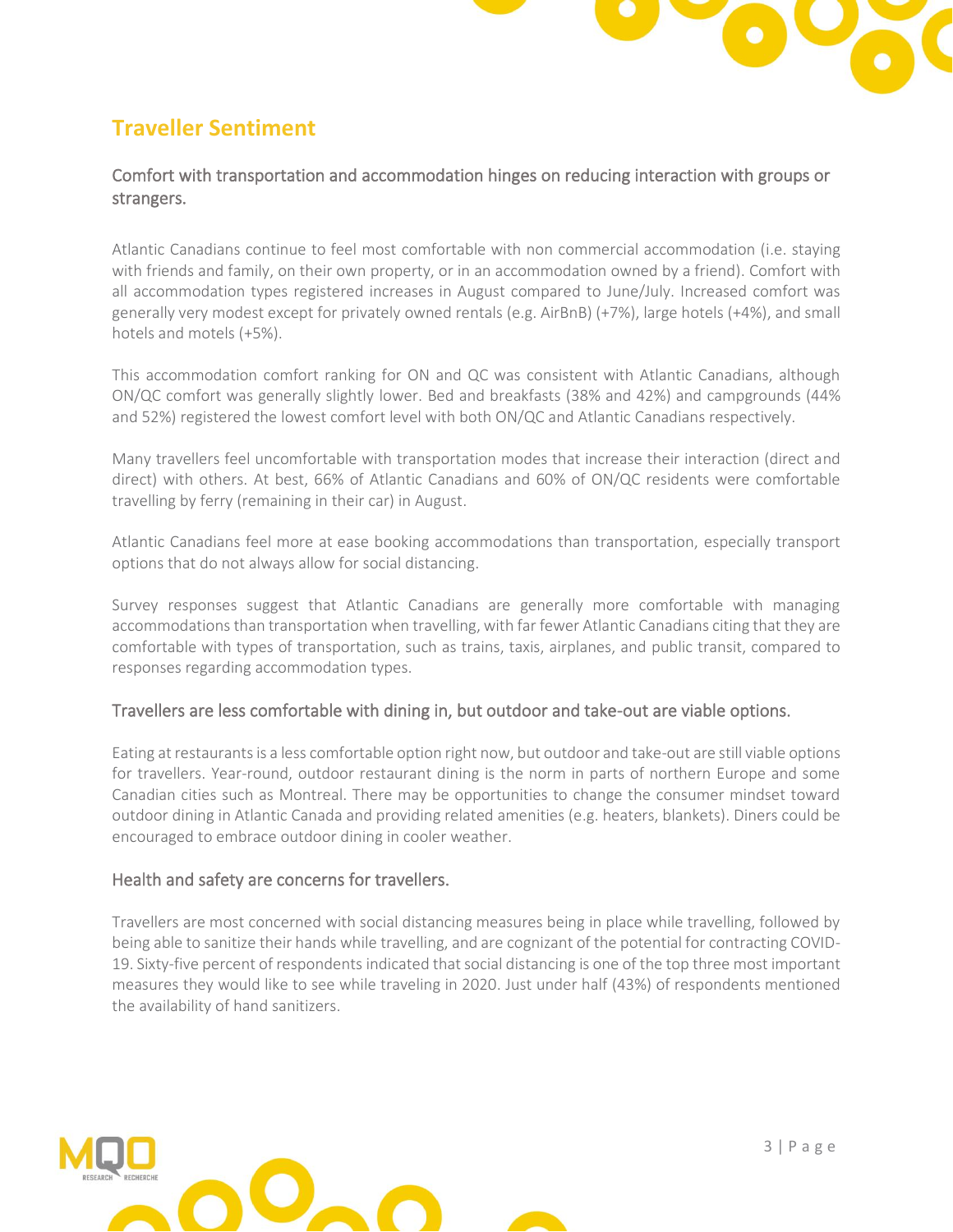

#### The uncertainty of mid-pandemic travel is also weighing on travellers.

More than half of Atlantic Canadians are concerned about availability of amenities. Travellers are concerned about losing money and possible last-minute cancellations.

Outside of the Atlantic provinces, restricted travel and public health precautions that limit capacity for tourism operators are still in place five months following the initial announcement of COVID-19 as a global pandemic. The easing of restrictions in Atlantic Canada has been, and continues to be, a gradual process that will likely not be linear. Already we have seen restrictions that were rolled back, tightened up again in some areas to keep small instances of COVID-19 spread under control.

Despite the tourism industry being poised and ready to welcome back domestic travellers from within Atlantic Canada for the last half of 2020, consumer confidence and travel behaviour suggest that recovery on the demand side of the industry may be slower to return.

## **Conclusions and Recommendations**

The conclusions and recommendations discussed here are drawn from the primary data collected by the *Atlantic Canadian Tourism Survey* and represent the consumer sentiment in late June and early July.

Overall, the results highlight the significant impact of the pandemic on Atlantic Canadian travellers and the tourism industry in the region. The survey highlights domestic travel as a source of some relief for the industry, as 51% of Atlantic Canadians select new travel destinations to replace travel that was previously planned for outside of Atlantic Canada. The uncertainty of the current climate also leaves a lot of potential on the table with the fluid situation impacting travellers' ability to plan; 70% reported that they were holding off on making decisions.

Travellers are concerned about having to make last-minute cancellations, losing money, what a vacation will look like with business closures, and enforcement of health and safety measures. At the same time, health and safety is still very much top-of-mind for travellers. People are showing trepidation to engage in group experiences and even medium-sized events. Results show travellers are leaning towards outdoor experiences and are likely to make cautious choices in transportation, accommodation, and food, in particular those over the age of 55.

#### Restoring traveller confidence and trust through enforced safety measures will be key.

The data suggests that health and safety concerns remain paramount among Atlantic Canadians at this time. Increasing confidence and rebuilding trust among travellers will be essential to sector recovery planning.

Atlantic Canadians indicated a higher level of comfort with accommodations, modes of transportation, and activities that allow them to control their own level of risk. To increase travellers' comfort levels, businesses need to be able to effectively communicate that health and safety measures are being followed. Assurances such as the ability to physical distance, availability of hand sanitizer, and requiring masks will likely play a role in increasing participation in the tourism industry.

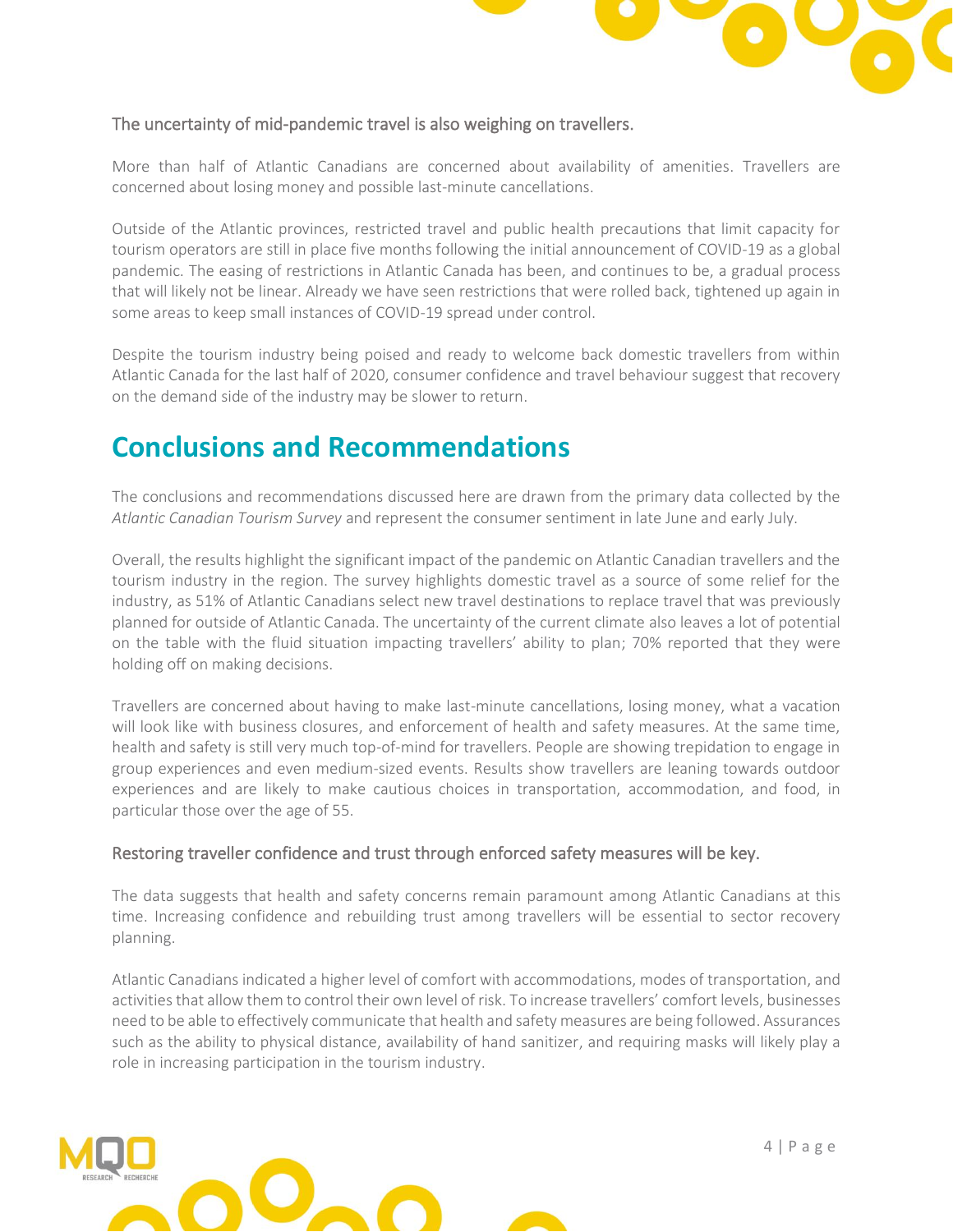

One strategy for consideration is the creation and promotion of "safe and clean" labels for businesses. A business could complete a self assessment or have an independent audit conducted of their location, if set criteria are met that business could display a seal of approval that they are meeting the province's health and safety standards. This would instill confidence in tourists that the industry is prepared to take in visitors particularly for areas where comfort is lowest, such as small accommodations, eat-in dining establishments, and indoor event spaces.

#### Communication strategies should involve additional messaging around visitor responsibility to follow public health guidelines.

The health and safety measures that are emphasized by public health are clearly reflected what travellers want to see implemented on their travels. Encouraging provincial public health officials to emphasize travel safety in the context of overall health protocols will increase confidence in travel safety.

Provincial protocols vary across the Atlantic Provinces. Individual provinces should highlight protocols that are likely to differ between home province and destination province (e.g., mask requirements in indoor public spaces) to help visitors adjust expectations and prepare accordingly.

Tourism promotion may include supplementary messaging about the visitor's responsibility to adhere to guidelines. This serves the dual purpose of supporting safe practices among guests, while reassuring other guests that their fellow travelers will behave responsibly.

#### Strategies for stimulating demand can include targeted messaging and sharing of critical information.

To stimulate demand, promotional campaigns targeted at attracting Atlantic Canadians and emphasizing regional travel and may push people considering postponing travel to participate in the 2020 tourism season. Focus of the messaging should be on promoting the idea of "safe travel" within the region and showcasing local experiences as a great way to still experience travel in 2020 without travelling outside Atlantic Canada.

Part of this promotion could include working with businesses to communicate critical information on online platforms for potential visitors, such as information on last-minute booking availability, packages, and any discounts and promotions, as well as promoting flexible cancellation policies.

Although promotional campaigns should be targeted to all potential visitors, one key target group for this should be the individuals who are undecided (i.e. the people who are unsure about whether they want to travel in the current situation, but who can be swayed through communicating the right information about safety and public health).

#### The industry can act to support businesses in their efforts to adhere to public health protocols.

Government and industry associations recognize the financial strain that many small businesses are facing at this time. Smaller operations may find it challenging to meet public health requirements and regulations, or source in-demand materials such as disposable masks. In order to help businesses gain trust of potential visitors, it is imperative the industry associations and government organizations support smaller businesses so that they are safe for visitation and are meeting public safety standards.